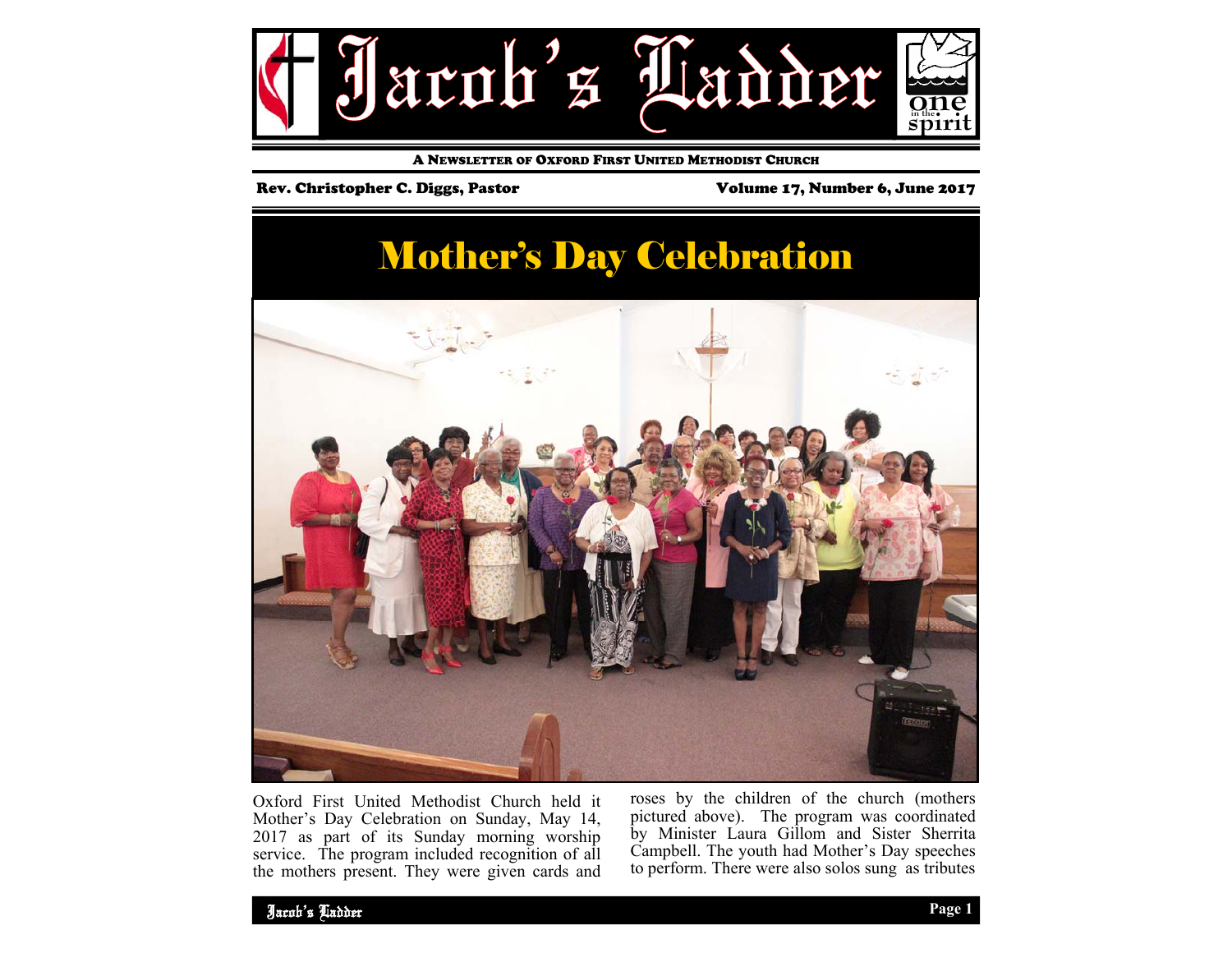to mothers. Listed below is a photo review of the program.

Pictures provided are courtesy of Clarence H. Franklin.

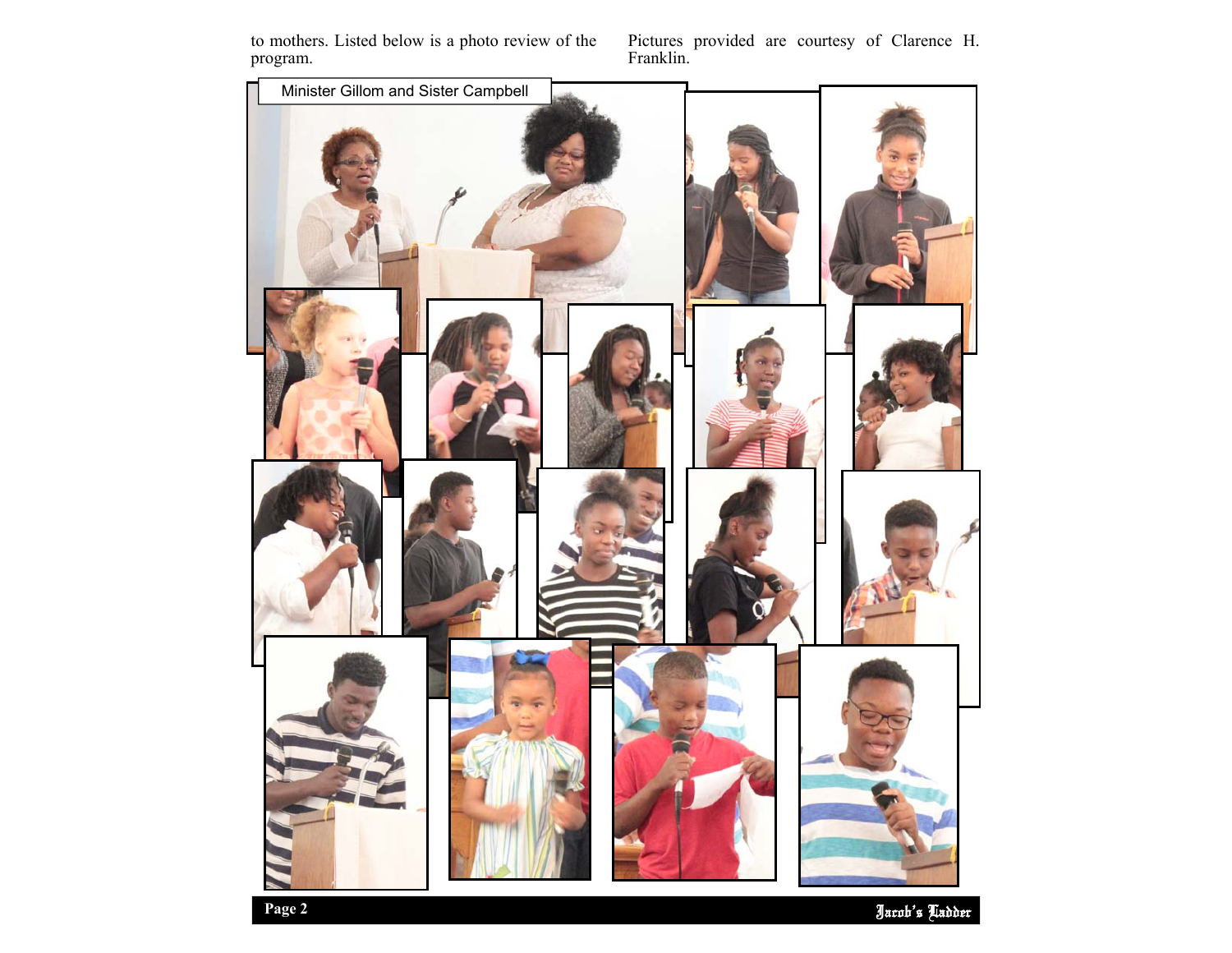

Minister Gillom's daughter, DeLeah (left) and Effie Burt (right) blessed the church with beautiful solos, and Pastor Diggs (center) closed it out with an inspirational sermon. **EDITOR's NOTE:** On June 9th, at this year's Annual Conference, Pastor Diggs will be sworn in as a UMC Elder in full connection.

## Minister Chris Bush's First Sermon



On Sunday, May 21, 2017, Oxford First UMC was blessed with Minister Chris Bush's first sermon. Taking his text from the book Genesis, chapters 39-50, Minister Bush, using as a subject, "Don't Give Up," preached about the life of Joseph, about his perseverance, and about his faith and trust in God. Seeming to be totally relaxed and at home in the pulpit, Minister Bush (pictured above with wife, LaJada) delivered a powerful message that edified the congregation.

Jacob's Ladder **Page 3**